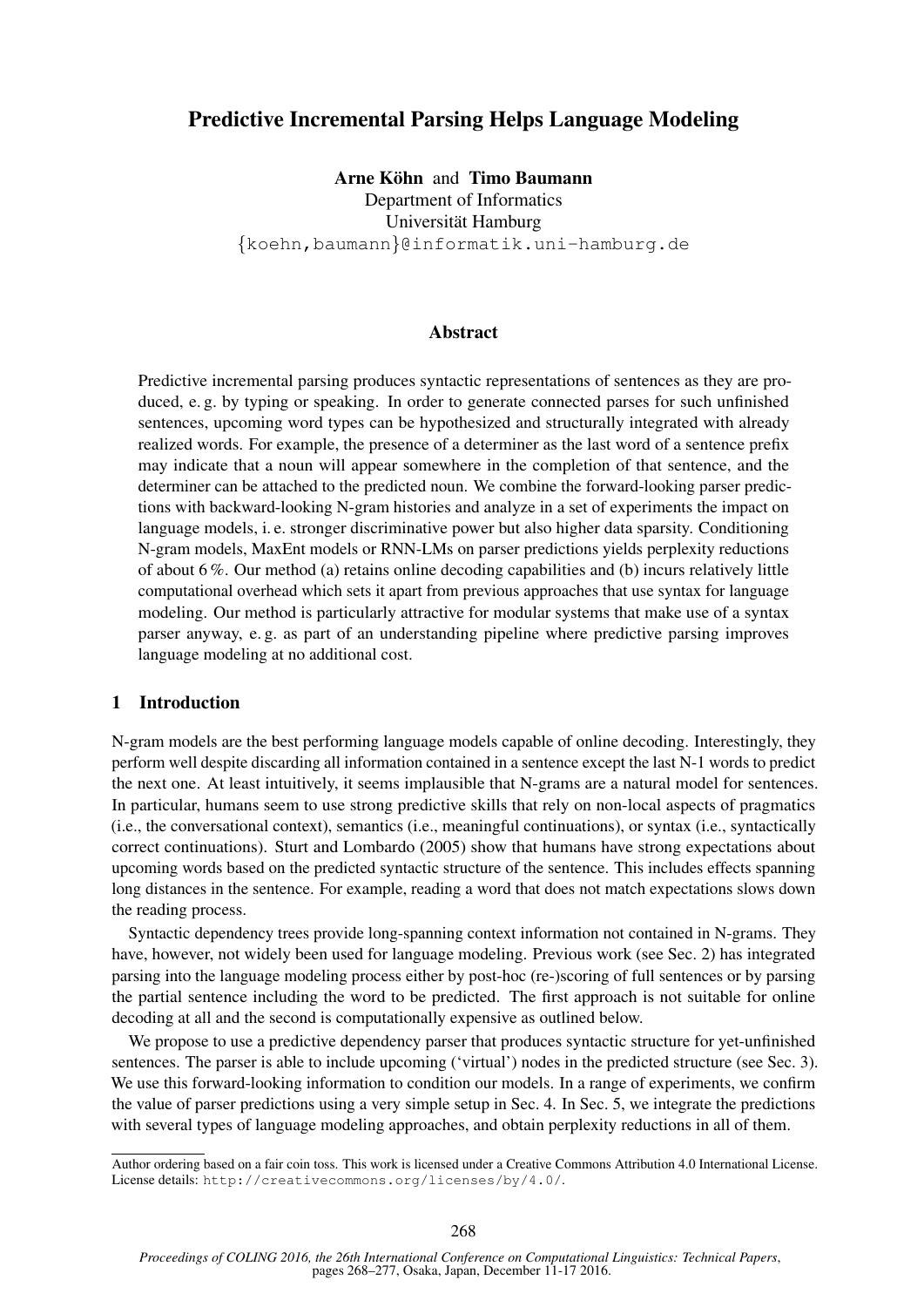#### 2 Related Work

Existing approaches that have exploited syntax for language modeling fall into 3 clusters: post-hoc reranking, the application of tree probabilities, and the use of predictions (as in our work).

Recent research focused on the reranking of n-best hypotheses or lattices either based on the probability of the syntax tree for the full sentence (Filimonov and Harper, 2009; Charniak, 2001; Tan et al., 2012) or by training a discriminative model (Collins et al., 2005). A special case of reranking is the task of sentence completion, where one word of a sentence is missing and the correct word out of five possibilities needs to be selected to fill the gap (Zweig and Burges, 2011). For evaluation purposes, the possible words are selected specifically to have a similar probability under a plain N-gram model. Zhang et al. (2016) propose a model based on LSTMs that predicts dependency trees instead of word sequences. They obtain state of the art results for the sentence completion challenge by computing the probabilities of the alternatives and choosing the best one. However, these models do not cope with sentence prefixes, and hence they can only be applied non-incrementally in a rescoring fashion, e.g. to improve ASR results after a first pass over the input data; thus, they are not applicable to interactive use-cases which require incremental processing.

Parsers that assign probabilities to the derived parse tree can be used for language modeling by comparing parse tree probabilities for all possible continuations of the sentence prefix, e. g using a limited-domain hand-written PCFG with learned rule-weights (Jurafsky et al., 1995), or by learning structure using a hierarchical HMM (Schwartz et al., 2011). As an alternative, Roark (2001) estimates the probability of a sentence prefix by measuring the probability of all parse trees (within a beam) that are derivable for the prefix ending in the queried N-gram divided by the probability of all parse trees for the prefix ending at the N-1'th word. For these approaches, sentence prefixes including the N'th word must be computed, which is computationally expensive. When obtaining a probability distribution for the next word, the cost grows with the vocabulary size. In contrast, our approach parses only once, up to the N-1'th word (i. e. the context portion of the prefix when determining the N'th word).

Chelba and Jelinek (1998) use a tree adjoining grammar to parse the sentence prefix up to (but not including) the word being queried, and the parser state (the top two elements of the stack) is used to condition the language model upon. The probability is summed over all possible trees for the prefix. Thus, again many parses are required for a single query, resulting in a high complexity. Nevertheless, this approach shows many similarities to ours as parsing is done incrementally and the parser state implicitly encodes information about upcoming structure. In our model, we make the predictions explicit which may also be useful to other modules in a system.

The main contributions of our work are as follows: first, our method only needs raw text (not treebanks) for estimating syntactic LMs (as our parser is trained independently) while retaining high run-time performance on single machines. Tan et al. (2012) use a similar amount of data but need 400 servers to apply their admittedly more sophisticated models which also include semantics and topic for fulldocument modelling. Second, our approach is applicable to online decoding for incremental systems such as highly interactive spoken dialogue systems, whereas other methods are often limited to post-hoc lattice rescoring.

### 3 Predictive Parsing

Dependency parsers generate the syntax tree for a sentence by attaching every token (the dependent of the relation) to another token (the head) or a root node. For sentence prefixes, the head of a dependent may not yet be available resulting in an incomplete tree (as in Figure 1 (a)).

Trees can be completed by using what Beuck et al. (2013) call virtual nodes which serve as stand-ins for upcoming words. Words without a matching head in the prefix can be attached to a virtual node (see Figure 1 (b)) which is fully integrated into the syntactic structure. Such nodes can also be introduced when no word needs to be attached to them, e.g. because otherwise a valency can not be satisfied (see Figure 1 (c)).

Each virtual node has a type corresponding to the PoS of the words it can stand for. We use the prediction about the upcoming word types for language modeling, following the intuition that e. g. a verb might be more likely when the parser predicts that a verb is missing to complete the sentence.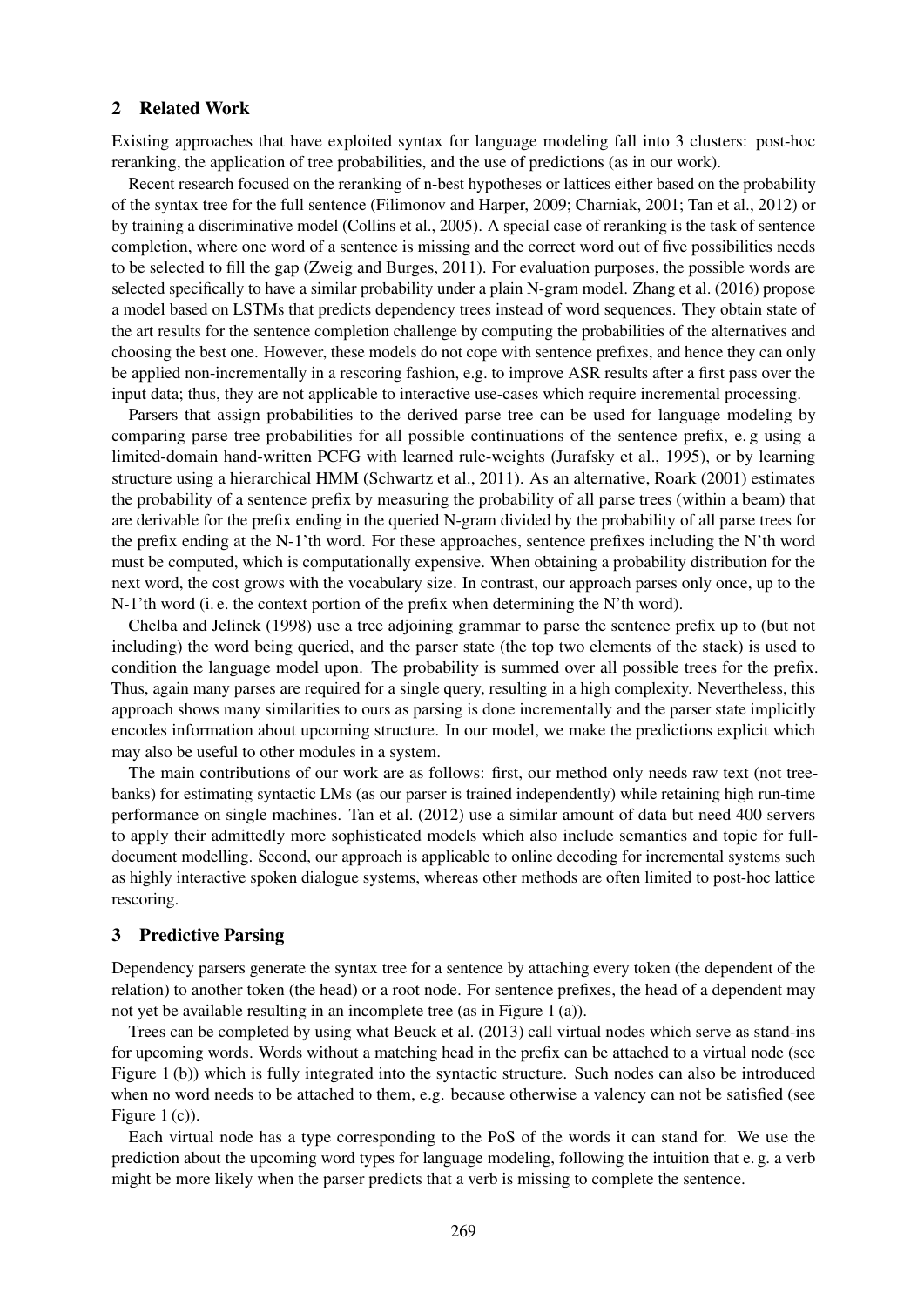

Figure 1: Dependency trees for prefixes of the sentence *The world of politics has no rules.* showing: (a) an incomplete tree (no head exists for *world*), (b) a predicted noun and verb head (lexicalization leads the parser to assume that *world* is part of a more complex noun phrase), and (c) an additional predicted noun dependent when *of* is added. (b) and (c) are actual outputs of the predictive parser.

We use a parser based on TurboParser (Martins et al., 2013) which was extended by Köhn and Menzel (2014) to produce predictive analyses of sentence prefixes. The parser predicts up to one upcoming verb and one upcoming noun, which results in a good coverage/precision trade-off for English. The parser is trained on the Penn-Treebank (Marcus et al., 1994) and not specifically tuned for language modeling nor for the corpus used for estimating the LM. Predictions of vn nodes reach an F-score of .68 (precision: .79; recall: .60). The parser output for full sentences is as accurate as the original TurboParser.

Throughout this paper, we abbreviate the prediction of the virtual verb and noun as  $vn$  where  $v$  stands for the verb and *n* for the noun. For specific predictions,  $\dot{v}$  and  $\dot{n}$  denotes that the corresponding virtual node was predicted,  $\bar{v}$  and  $\bar{n}$  that it was not. The distribution of predictions for sentence prefixes is shown in Table 1; as can be seen, both  $v$  and  $n$  split the prefixes roughly equally into four parts, yielding an information of 1.90 bit. Other forward-looking syntactic features (e.g. dependency direction of an expected virtual node or the dependency type) would likely be less informative, hence we focus on only these two features in our work. We experiment with models that use both or just one of the predictions.

#### sentence prefixes verb predicted  $\bar{v}$  $\frac{1}{v}$ Sum noun predicted  $\bar{n}$ n 41.6 22.7 64.3  $\frac{1}{n}$ 18.7 17.0 35.7<br>60.3 39.7 Sum 60.3

Table 1: Distribution (in percent) of virtual node predictions for sentence prefixes in the Billion Word Corpus.

# 4 Basic Idea and Proof-of-Concept

Our experiments are based on the assumption that probabilities for a word (such as "likes") depend on whether a verb (or noun) is structurally required to complete the sentence. In addition, we believe that this *forward-looking* structural information is not well-captured by the *backward-looking* local context of an N-gram. Notice that we do not make any assumption on the kinds of probability shifts but only the assumption that *some* shift occurs, i.e. "likes" might as well be preferred when a (plural) noun is predicted.

A language model computes the probability of a sentence:  $P(w_1 \dots w_n)$ . Applications such as speech recognition perform online decoding and use the decomposition according to the chain rule  $P(w_1 \dots w_n) = \prod_{i=1}^n P(w_i|w_1 \dots w_{i-1})$ , as well as the (N-gram) approximation based on the Markov assumption  $(P(w_i|w_1 \ldots w_{i-1}) \approx P(w_i|w_{i-N} \ldots w_{i-1}))$ . This approximation limits language models to local contexts but makes the probability estimation problem tractable by reducing data sparsity. We enhance the model by including parser predictions  $p_{i-1} \in \{\psi_n^+, \psi_n^-, \overline{\psi}_n^+, \overline{\psi}_n^-\}$  extracted from the predictive parse for the *full* history of the sentence  $w_1 \ldots w_{i-1}$ . Thus, the parser predictions encode additional information about the continuation that enhance the local history in a very dense form – using only two bits.

The non-locality of parsing predictions is exemplified in Figure 2 (the example is restricted to just the verb prediction v). In the two sentences given in the figure, the local N-gram context is identical for either sentence prefix. In fact, the cause for different parser predictions can be arbitrarily far into the past (for example by exchanging *we* for a complex noun phrase in the example). For the given N-gram context, we queried language models that make use of the (non-)prediction of verbs ( $_v^{\dagger}$  vs.  $_v^{\dagger}$ , as described below) and differences in  $log_{10}$  probabilities for some continuations of either sentence are shown in tabular form. As expected, we find that plausible continuations of Sentence 2 (a) are much more probable in the  $\dot{v}$  case, and plausible continuations of 2 (b) are more probable in the  $\bar{v}$  case.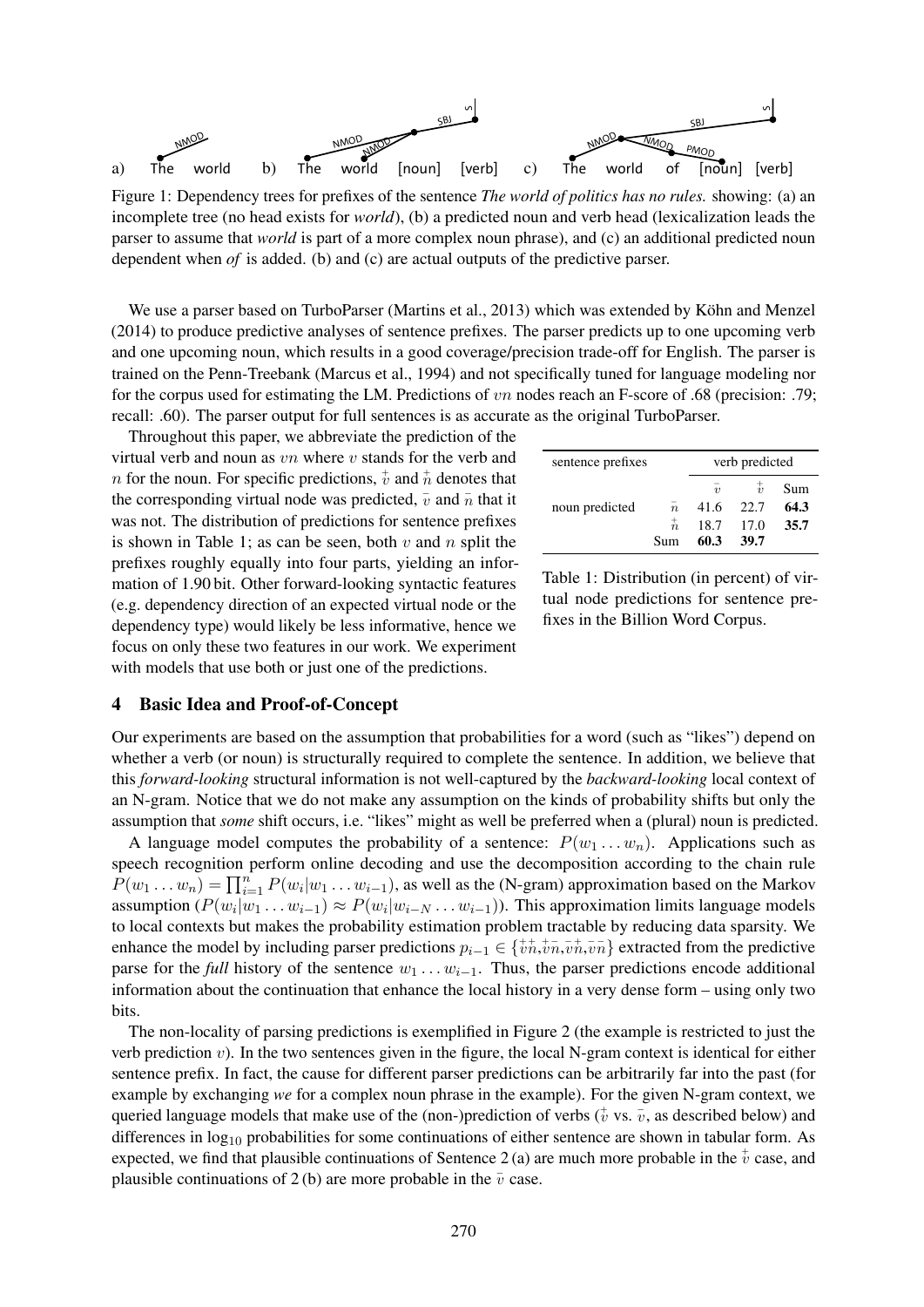

Figure 2: Predictive parses for two sentence beginnings (left). While the parser predicts a verb to be neccessary to complete (a), it does not predict a verb for (b). The differences in the sentences (that cause the different parses) lie outside of the local N-gram context (dashed box). Possible continuations and the relative differences in assigned probabilities depending on  $\sqrt[t]{v}$  context are shown in tabular form (right).

To make use of the predictions in an N-gram model, we split the N-gram counts by the parser predictions of the corresponding prefix histories: an N-gram  $(w_{i-N} \dots w_{i-1} w_i)$  is sorted according to  $p_{i-1}$ .<sup>1</sup> With the prefixes split into four bins  $(\psi n, \psi n, \overline{v} n, \overline{n})$ , we train four separate N-gram models. During decoding, we switch between these four models: given a sentence prefix  $(w_1 \dots w_{i-1})$ , we extract  $p_{i-1}$ and query the corresponding model for the probability of  $w_i$ . Note that the output of the parser does not depend on  $w_i$  and we therefore only need to parse once for every sentence prefix even if we query the full probability distribution (as in speech recognition). We also perform experiments with only two bins by splitting either by  $v$  or by  $n$ , obtaining two N-gram models.

All experiments in this paper are carried out on the Billion Word Corpus (BWC; Chelba et al. (2013)), for which we parsed every sentence prefix.<sup>2</sup> N-gram models are generated with SRILM (Stolcke et al., 2011) using standard settings (modified Kneser-Ney smoothing (Chen and Goodman, 1996) and interpolation, a limited vocabulary of 100,000 words, and dropping singleton N-grams for  $N>2$ ).<sup>3</sup>

### 4.1 Exemplary Effects of Parsing Splits on Trigrams

We first illustrate the effects of parser predictions on probability distributions for prefixes ending in *the world*. The probabilities of the most frequent continuations for *the world* (i.e., standard N-gram probabilities) as well as probabilities under the four different split models are shown in Table 2 (middle part). We discuss the highlighted numbers: *the world 's* has a high probability when a noun is predicted (particularly  $\overline{v}$ <sup>+</sup>). This subsumes cases where a verb has a valency to which *world* is a bad fit.<sup>4</sup> Hence, *the world* is regarded as a possessive adjective to the predicted argument and *'s* makes the connection between the two. The continuation "." has a high probability when neither a verb nor a noun is predicted to continue the sentence. A comma is more likely under the  $\psi_n^+$  model, presumably because this constellation dominates at the end of introductory prepositional phrases. Lastly, *and* is most likely under  $\overline{v}\overline{n}$ , similarly to the full stop, as it connects material to an already complete structure.

While these observations may or may not be interesting linguistically, our main point is that probabilities shift (sometimes radically, as highlighted in the right part of the table) when dissecting the N-gram history by our longer-range vn information. This increased discriminatory power is what our method is about.

<sup>&</sup>lt;sup>1</sup>Simply including parser prediction in an N-gram model like a context word (using the N-grams  $(w_{i-N} \ldots w_{i-1} p_{i-1} w_i)$ ) would break the count-of-count assumptions for Kneser-Ney smoothing.

 $2$ This takes 30 ms per prefix, totalling about one CPU year; parsing results as well as code to replicate our experiments are available at https://nats-www.informatik.uni-hamburg.de/PIPLM to encourage further research.

<sup>&</sup>lt;sup>3</sup> SRILM allows to manipulate N-gram counts and is still able to compute correct backoff values unlike e.g. KenLM which, however, would allow to include singleton N-grams. Data sparsity (see below) would be less grave if singletons were included. <sup>4</sup>Note that since our parser is lexicalized, it automatically learns valency relations.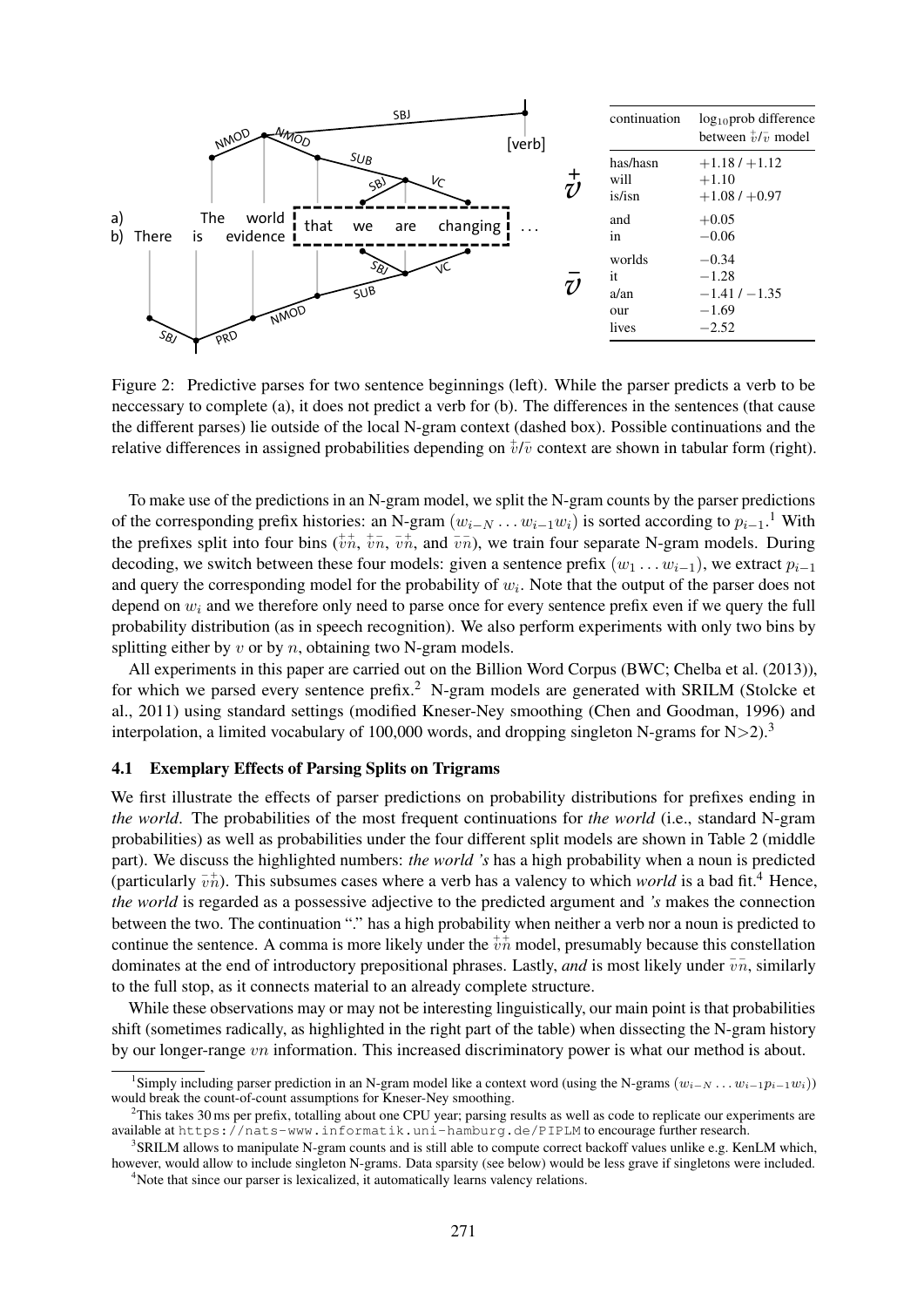|                           | probabilities |             |     |        | relative change |                  |            |            |                |
|---------------------------|---------------|-------------|-----|--------|-----------------|------------------|------------|------------|----------------|
| tri-gram                  | avg           | $++$<br>v n | v n | $v\,n$ | - -<br>$v_{n}$  | $+ +$<br>$v_{n}$ | v n        | v n        | - +<br>$v_{n}$ |
| the world 's              | .33           | .41         | .37 | .28    | .81             | $\times$ 1.2.    | x1.1       | $\div 1.2$ | $\times2.5$    |
| the world.                | .14           | .02         | .03 | .19    | .01             | $\div 7.0$       | $\div 4.9$ | x1.4       | $\div 13$      |
| the world,                | .10           | .17         | .07 | .11    | .02             | x1.6             | $\div 1.5$ | x1.1       | $\div 4.9$     |
| the world and             | .02           | .01         | .01 | .03    | .004            | $-2.2$           | $\div 2.2$ | x1.3       | $\div 5.3$     |
| the world everything else | .41           | .39         | .52 | .39    | .16             | $+1.1$           | x1.3       | $\div 1.1$ | $\div 2.6$     |

Table 2: Some tri-grams and their probabilities in the full corpus (avg) vs. split by parser prediction.

# 4.2 The Detrimental Effect of Data Sparsity

The splitting method outlined above increases data sparsity in the sub-models for each of the four  $vn$  bins. We here differentiate between gains from parsing prediction-induced discriminatory power and losses from splitting-induced data sparsity. For this purpose, we devise a baseline model which replaces the parser predictions with random bins, using the same distribution as in Table 1. If the parser's predictions were to provide no additional information, both models should obtain the same perplexity, as they are comparably impacted by data sparsity.

Table 3 shows the cross-entropies obtained by our syntax splitting model, the baseline model, and standard N-gram models trained on the full material.<sup>5</sup> We find that data sparsity inhibits the results for N $>$ 2-grams. While our method achieves a gain from syntax predictions (e.g.  $\sim$  3 bit for 4/5-grams), additional data sparsity deteriorates results slightly more (~.4 bit for 4/5-grams). Nevertheless, we find that syntax gain even increases with N-gram order, that is higher-order N-grams do not implicitly encode longer-range information in the same way that syntax predictions do. We also find that both v and n help similarly and that their gains roughly add up (i.e. they are orthogonal). In total, each of  $v/n$  in isolation shows slightly better performance than combined vn splitting given their lower data sparsity.

#### 4.3 Exemplary Comparison of Split and Standard Model

To further analyze the strengths and weaknesses of the split model, we look word-by-word at the probability assignments of standard 5-gram models and vn state-specific 5-gram models. We restrict this analysis to 500 test sentences with 6-14 tokens and focus attention on sentences with large differences.

In the qualitative analysis, we find some patterns that are illustrated by the sentence plots in Figure 3. Each plot shows for every word the probability assigned by either model, the parser's prediction for the prefix leading up to this word, and the backoff order necessary if the queried 5-gram is not contained in the model. The backoff order is a strong indicator for data sparsity pressure.

 ${}^{5}$ Entropies reported in Table 3 are higher than for the final N-gram results in Section 5.1, as the preliminary models employed here are not order-interpolated and sentence-ends are excluded from perplexity computation.

|         |                     | syntax pred.<br>A: | random splits<br>B: | standard<br>C: | syntax gain<br>$B-A$ : | splitting loss<br>$B-C$ : |
|---------|---------------------|--------------------|---------------------|----------------|------------------------|---------------------------|
| 2-grams | vn                  | 7.819              | 7.968               | 7.881          | 0.149                  | 0.087                     |
|         | $\boldsymbol{\eta}$ | 7.837              | 7.918               |                | 0.081                  | 0.037                     |
|         | $\boldsymbol{n}$    | 7.861              | 7.917               |                | 0.057                  | 0.036                     |
| 3-grams | vn                  | 6.988              | 7.209               | 6.938          | 0.221                  | 0.271                     |
|         | $\boldsymbol{\eta}$ | 6.969              | 7.071               |                | 0.102                  | 0.133                     |
|         | $\boldsymbol{n}$    | 6.959              | 7.067               |                | 0.108                  | 0.129                     |
| 4-grams | vn                  | 6.735              | 7.025               | 6.633          | 0.290                  | 0.392                     |
|         | $\boldsymbol{\eta}$ | 6.703              | 6.839               |                | 0.136                  | 0.206                     |
|         | $\boldsymbol{n}$    | 6.671              | 6.830               |                | 0.159                  | 0.197                     |
| 5-grams | vn                  | 6.685              | 6.994               | 6.566          | 0.309                  | 0.428                     |

Table 3: Cross-entropies (in bit; lower is better) obtained by splitting the training data according to the parser's prediction (verb, noun, or both), vs. random splitting and comparison to standard models.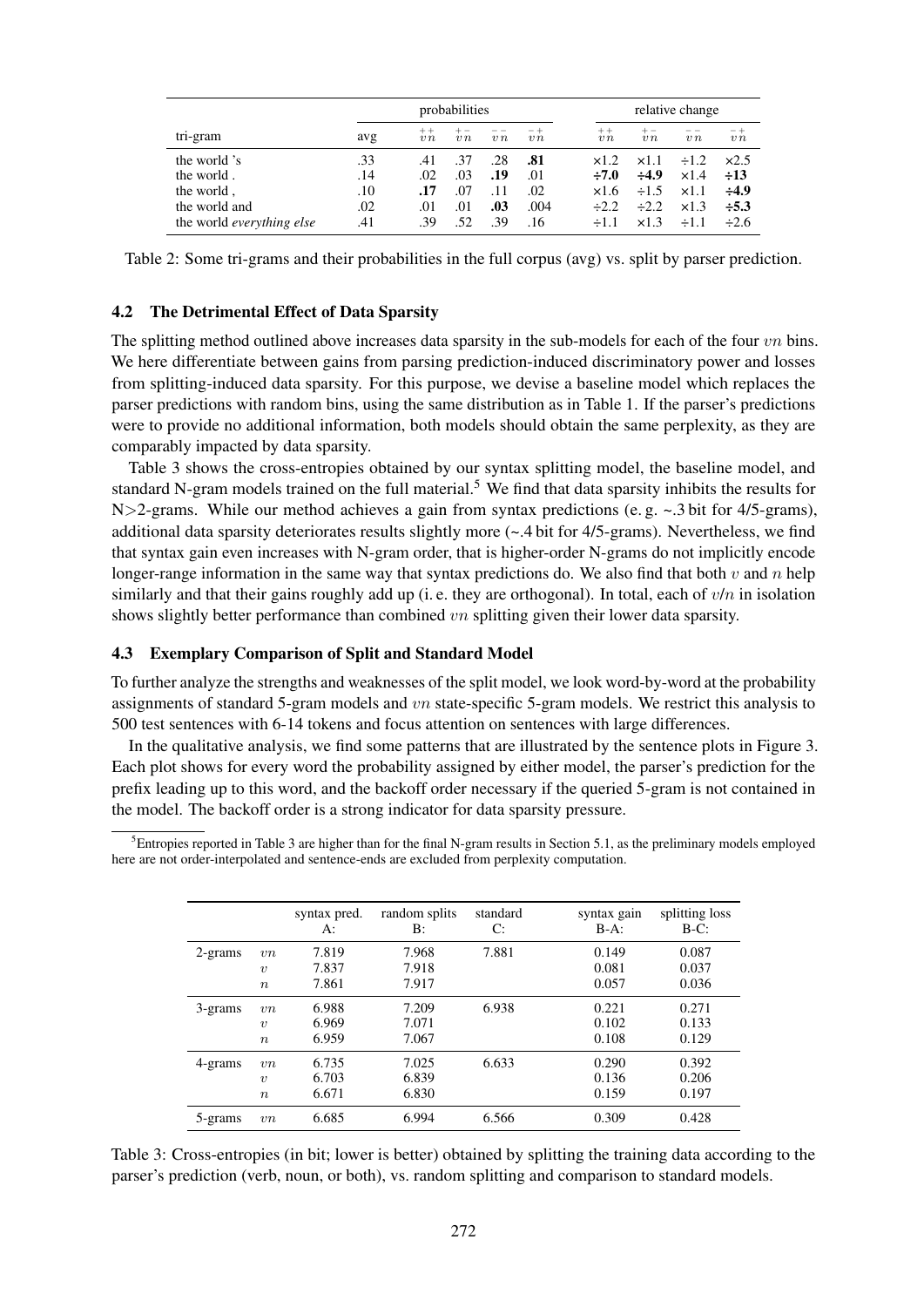

Figure 3: Sentences with their per-word probabilities in standard and split models. For each word, we show syntax prediction and the N-gram order backed off by the standard and split model respectively, if backoff is needed (e.g., "Lavrov  $\psi_n^+$  2-1" indicates the parser predicting both  $\psi$  and  $\dot{n}$  for the prefix up to "from" and both models backing off: the standard model to bigrams, the split model even to unigrams).

Probability estimates are **identical for the N-1 sentence-initial words** as syntax predictions are implicitly contained in the N-gram history and both models provide the same information (lower N if a model is forced into backoff). Models perform similarly under no or little data sparsity, i. e. no backoff (or just to 4-grams). Moderate improvements often occur under data sparsity when both models back off to the same order. The first sentence shows some improvements for the syntax predictions even when using lower N-gram orders (syntax being more useful than one more word of history) but fails at predicting the sentence final full stop (the parser still expects a verb and this could be classified as a parsing error), in this case due to the incompleteness of the sentence (it is both authors' feeling that this sentence *should* go on).

Inherently, the standard model is never impacted more strongly by data sparsity than the split model. Thus, critical cases occur when the split model needs to back off more than the standard model. While positive effects are also noticeable to some extent for the second and third sentence, these sentences are hurt badly by not 'knowing' infrequent co-occurrences, i. e. N-grams in which the last word has a high conditional probability given the full history of the N-gram: "North American stores" (where "stores" is a likely continuation for "North American" but not for "American" *per se*), and "Lavrov and Serdyukov" (where "Lavrov" must be in the history to assign a relevant probability, yet the split model backs off to "and Serdyukov"). Further analysis of this last example shows that there are two occurrences of the trigram in the training data, which fall into two different prediction states  $(\psi_n^+$  and  $(\psi_n^+)$ . As singleton N-grams are ignored, both occurrences of the trigram are lost and not used in the split model.

A histogram of log<sub>10</sub>prob differences is shown in Figure 4 (left side; notice the logarithmic y-axis). The majority of the differences are positive (55 %), indicating that our method is helpful more often than not. However, the very long tail of rare gross mistakes results in a overall slightly negative  $log_{10}$ prob loss of -0.025, in line with our analysis of the examples in Figure 3 and the overall loss in Table 3.

In summary, we find that most often, probability estimates are similar or slightly improve with syntax predictions as used by the split model due to the better discrimination from non-local context. On the other hand, splitting increases the random variation of N-gram counts in particular for rarely seen N-grams; more often than not, the positive effect appears to outweigh the negative effect. Unfortunately, few but large errors are introduced systematically by the fact that each of the split model's sub-models is trained on less data. We deal with data sparsity in the following section, where we build prediction-enhanced models that outperform their baselines.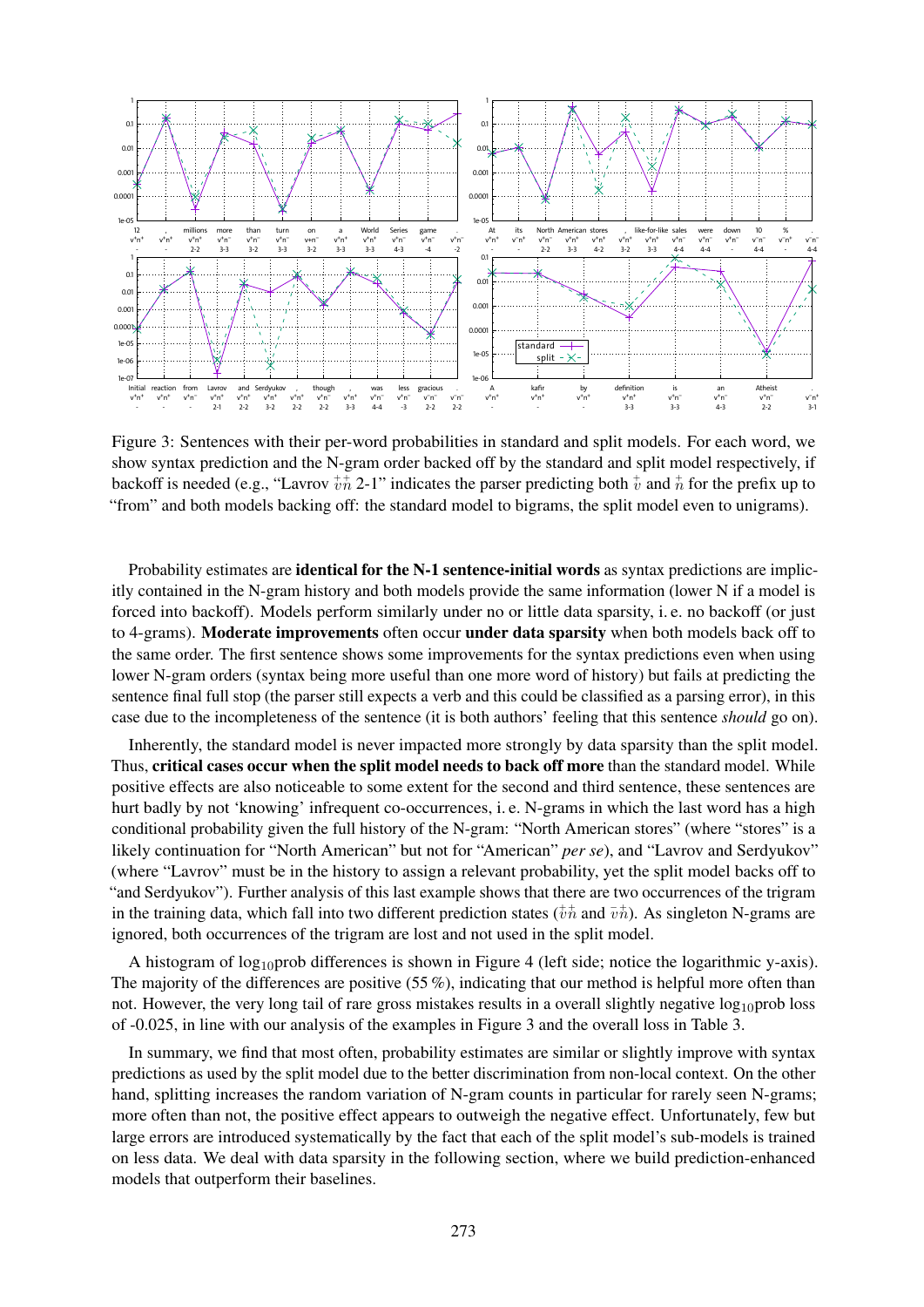

Figure 4: Left: Histogram over  $log_{10}$ prob differences between the split and the standard model. Right: Differences between the interpolated and standard model (see Section 5.1). Notice the logarithmic y-axis. The boxplots below show 25/75% (box) and 5/95% (whiskers) intervals and median.

# 5 Experiments

To assess the merit of predictive parsing, we perform a wide range of experiments. We use SRILM (Stolcke et al., 2011) for N-grams on the BWC, for which Chelba et al. (2013) quote a cross-entropy of 6.08 bit for unpruned interpolated Kneser-Ney smoothed 5-grams. We build MaxEnt N-gram models (Rosenfeld, 1994) as well as RNN-LMs (Mikolov et al., 2011) using faster-rnnlm.<sup>6</sup> For the BWC, faster-rnnlm in its best setting (after extensive hyper-parameter search) results in a cross-entropy of 6.8 bit and combined with its MaxEnt model of 6.4 bit (the MaxEnt model alone has not previously been benchmarked).<sup>6</sup>

The numbers reported below are not necessarily directly comparable to reference numbers for several reasons: we use limited-vocabulary N-grams and separate OOV handling as we plan to apply our models to speech recognition. In contrast, faster-rnnlm by default discards all sentences containing OOV tokens which results in lower perplexity. We use SRILM defaults (pruned N-grams) to create models that easily fit in memory, and do not search for optimal RNN hyper-parameters. Nonetheless, given the breadth of our experiments, the general findings of our work are likely independent of these particularities.

# 5.1 Interpolated N-gram models

We first present interpolated N-gram models that reduce the impact of additional data sparsity in the plain syntax splitting models presented in Section 4.2. Interpolation exploits the averaging effect when combining models with different characteristics. As noted above, the syntax-enhanced model is slightly better *often* but much worse sometimes (see Figure 4, left side). Using interpolation, the outliers can be greatly reduced in magnitude by averaging the models; in particular, a probability from the interpolated model is at worst half as probable as the probability from the better model. Therefore, no  $log_{10}$ prob difference is smaller than  $log_{10}(0.5) \approx -0.3$  (cmp. Figure 4, right side). Although the magnitude of improvements is also reduced, that effect is much smaller and the overall average advantage over the standard model turns from negative to positive. In effect, interpolation allows to optimize the tradeoff between discrimination and accumulation of evidence under data sparsity, and we try several strategies:

1. The split model uses two binary predictions, thus each of the sub-models is trained on (roughly) one quarter of the training data, only. One possible route to improvements is to build separate sub-models for the v and the n variable (1a), each of which can be trained with roughly half of the training data, i.e. with less data sparsity. We can then select the two models that match the vn state and interpolate between them. An alternative approach for reducing data sparsity  $(1b)$  is to join the N-gram counts of the corresponding v and n state and to build pre-aggregated models. (E. g. the model for  $\overline{v}$  would accumulate counts from the  $\bar{v}$  and the  $\dot{\bar{n}}$  bins.) Either way, we account for the fact that an N-gram may be seen during testing in a different *vn* state than in training (that is nevertheless related by one of the variables).

2. We interpolate between the standard model which is trained on all data and the split models which are more discriminative (2a). We also combine this method with 1b as 2b.

The cross-entropies of the plain syntax-splitting method (0) and the standard 5-gram model as well as the experimental conditions described above are given in Table 4. We find that interpolating the  $vn$ 

<sup>6</sup>github.com/yandex/faster-rnnlm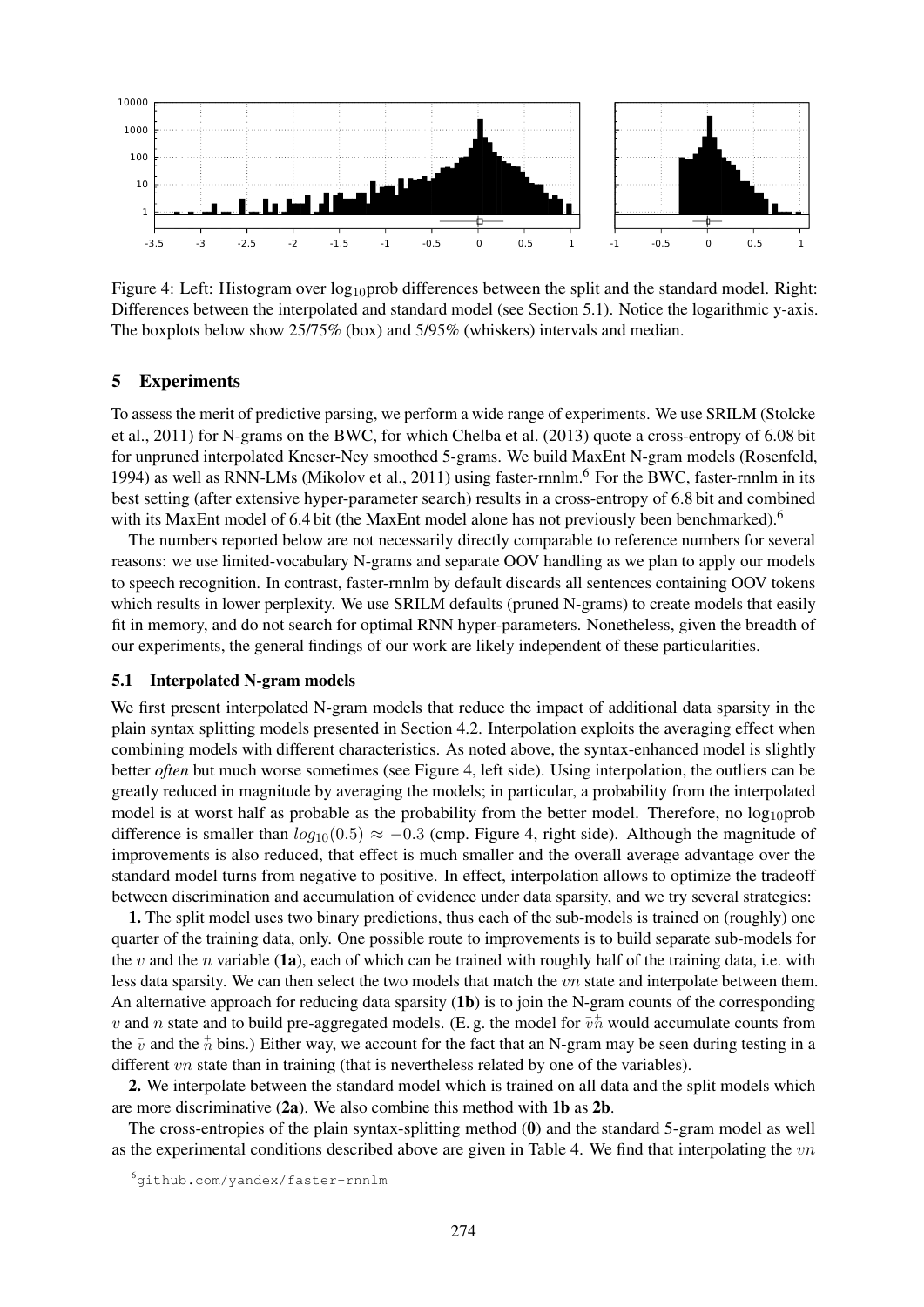| model type | setting                              | standard | syntax | gain     |  |
|------------|--------------------------------------|----------|--------|----------|--|
| 5-grams    | <b>0.</b> plain splitting            | 6.253    | 6.374  | $-0.12$  |  |
|            | <b>1a.</b> interp. from $v \times n$ |          | 6.254  | $-0.001$ |  |
|            | 1b. joint counts                     |          | 6.187  | 0.07     |  |
|            | $2a.$ vn interp. w/ std              |          | 6.234  |          |  |
|            | 2b. joint counts interp. w/ std      | 6.170    |        | 0.08     |  |
| MaxEnt     | 2-grams                              | 8.41     | 8.31   | 0.10     |  |
|            | 3-grams                              | 7.86     | 7.78   | 0.08     |  |
|            | 4-grams                              | 7.88     | 7.87   | 0.01     |  |
|            | 4-grams (large GPGPU)                | 7.55     | 7.49   | 0.06     |  |
| RNN-LM     | syntax in input                      | 7.94     | 7.90   | 0.04     |  |
|            | syntax in NCE                        |          | 7.89   | 0.05     |  |

Table 4: Cross-entropies (in bit; lower is better) of the experiments presented in Section 5, for 5-grams, MaxEnt models, and RNN-LMs, as discussed in the respective sub-sections, with the standard model, syntax-enhanced model, and gain (or loss) between the two. As can be seen, the baseline standard models are outperformed for all model types.

models from  $v$  and  $n$  leads to a large improvement, in particular when using more training data for each individual model (1b) rather than interpolating from v and n models (1a). Interpolating between the standard and plain syntax-splitting models (2a) leads to good results (which peaked at an interpolation weight of .367 for the splitting model). Finally, interpolation of 1b with the standard model (weight .675) outperforms the standard model by 0.083 bit (a perplexity improvement of 6 % from 76.3 down to 72.0).

# 5.2 Maximum Entropy Models

We extend the faster-rnnlm MaxEnt model with parser predictions. In the model, the score for a word  $w_i$ is computed by summing over all N-gram scores:  $s(w_i) = \sum_{j=0}^n f(w_i \dots w_{i-j})$ . During decoding, the softmax over all possible words  $w_i$  yields a probability distribution. f hashes the N-gram (as well as lower order N-grams) and then looks up their scores in a fixed-size table. We extend s by adding vn-annotated (N...1)-grams to the summation:  $s(w_i) = \sum_{j=0}^n f(w_i \dots w_{i-j}) + f(p_{i-1}w_i \dots w_{i-j})$  We use a hash table with 400M elements, the maximum for our GPGPU card.

Results are presented in Table 4, showing averages of several runs (to account for random initialization). We find that the  $vn$ -enhanced models perform significantly better than the standard ones.<sup>7</sup> Performance did not improve with  $N>3$  with our setup, likely due to an increase in hash collisions, as our method puts almost five times as many items into the table. We tested 4-grams on a larger GPGPU card allowing a hash table with 1,600M elements and see that both overall performance and syntax gain improve as expected.

### 5.3 RNN-based Models

We explore how to integrate parser predictions into a RNN-LM in two different ways as depicted in Figure 5. Either, we add vn as two additional dimensions to the input layer, with positive weight if the corresponding virtual node was predicted and with negative weight otherwise. For example,  $\overline{v}$  translates to  $(-0.5, 0.5)$ . Alternatively, we add vn to the output layer, which is used for noise contrastive estimation (NCE) because intuitively, parser predictions do not need to be fed forward to the next prediction.

For all experiments, we use faster-rnnlm with noise contrastive estimation and a sigmoid layer of size 100 (we ignore MaxEnt here and test RNN in isolation). To account for random initialization (and to allow the estimation of significance), each experiment condition is run 6 times. For both versions, we compared results with a corresponding standard RNN model as reported in Table 4. Both methods significantly<sup>7</sup> outperform the baseline model, and the addition of  $vn$  to the NCE layer is slightly better. We conclude that explicitly encoded syntactic long-range information even helps for RNN-LMs which in principle are able to capture longer-range dependencies, at least implicitly.

<sup>&</sup>lt;sup>7</sup>Wilcoxon rank sum test based on the multiple runs of each experiment condition,  $p < .01$ .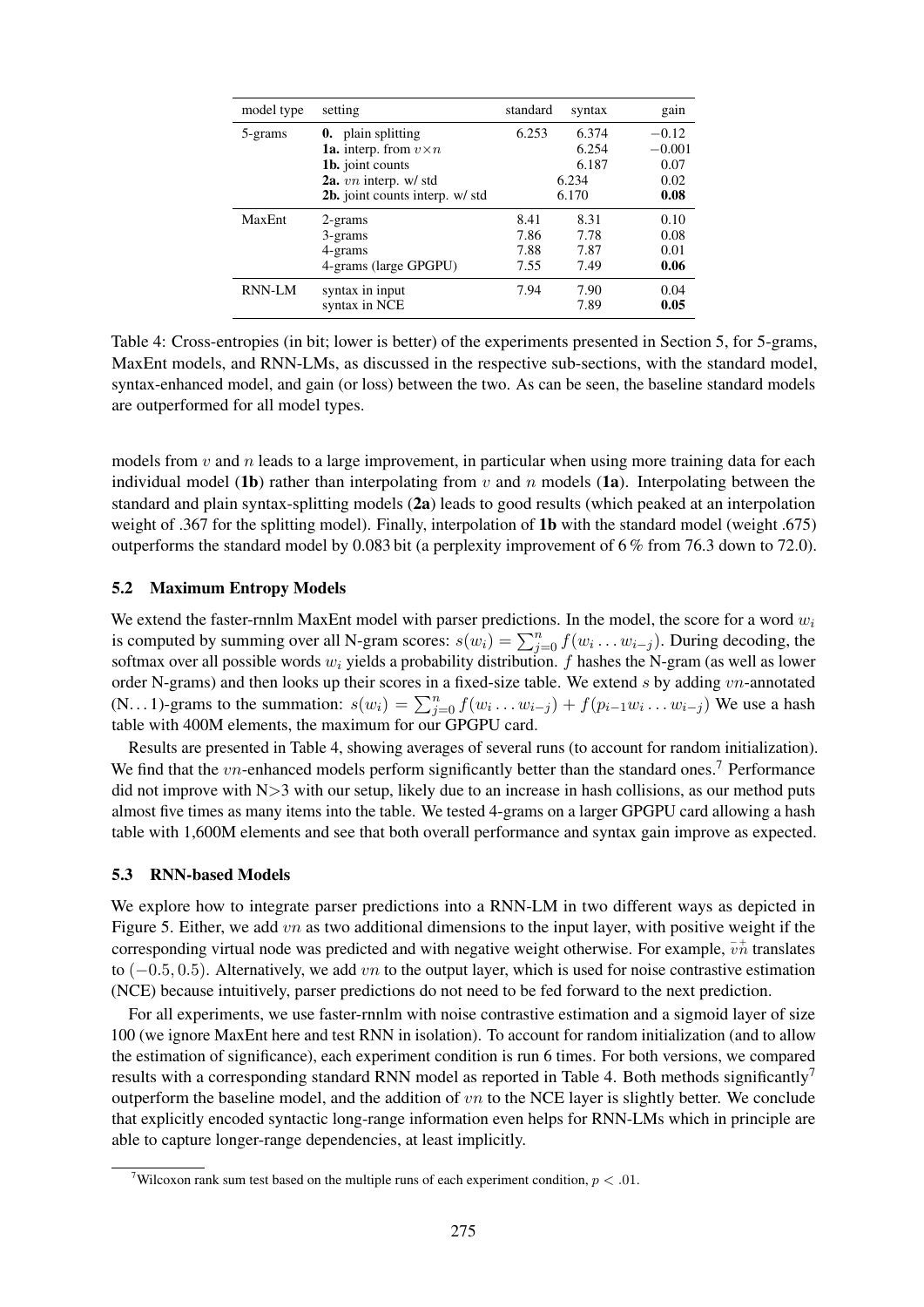

Figure 5: Choice for RNN-LM enhancement, hatched. Either as input (bottom,  $\mathcal{W}$ ) or in NCE (top,  $\mathcal{W}$ ).

# 6 Summary and Discussion

We have explored the integration of syntactic structure for online decodable language models, which we base on predictive parsing. This approach incurs a far lower computational cost than previous work on integrating parsing into language models as we parse just once for the history and use the prediction to generate the full probability distribution over possible next words. Our model is built with loose coupling in mind: the parser model is tuned for high syntax parsing accuracy and in no way for language modeling. It can hence be used for other purposes (such as incremental understanding) in an integrated system as well. If a predictive parser is already used in such a system, our proposed approach yields a perplexity improvement for free by feeding back parser predictions to the language model.

Predictions encode information about the next words that are not present in N-grams, i. e. they are able to transport information over long distances in a dense form. Explicit syntax predictions also help RNN-LMs which at least implicitly already model longer-range dependencies. We find that both verb and noun predictions are valuable for language modeling. Combined, they provide a gain of ~0.3 bit for 4 and 5-grams over the split baseline (cmp. Section 4.2). Despite the additional data sparsity introduced by the *vn* predictions, using count-merging and interpolation yields a perplexity improvement of  $6\%$  over standard N-grams. We also integrated predictions into MaxEnt and RNN-LMs and find consistent and modest improvements for both.

We have used a limited vocabulary and discarded singleton N-grams for computational efficiency. We do not believe that our results will be fundamentally different at larger vocabularies or with unpruned models, but we plan to improve our setup to assess the effect nonetheless in the future. We also plan to integrate our models with online speech recognition to asses whether the observed perplexity reduction carries over to WER. Additional information extracted from the dependency tree may yield further improvements, especially with RNN models, which are robust against data sparsity. Finally, improvements to the parser that result in better predictions should transfer to language modeling as well.

We plan to extend our work beyond English data, as predictive parsing is language independent. However, Beuck and Menzel (2013) find a larger set of virtual nodes to be optimal for German for which we want to assess the merit to our method.

Acknowledgements We would like to thank Wolfgang Menzel for helpful discussion and comments, and the anonymous reviewers for valuable suggestions and remarks. This work is supported by a Daimler and Benz Foundation PostDoc Grant to the second author.

### References

- Niels Beuck and Wolfgang Menzel. 2013. Structural prediction in incremental dependency parsing. In Alexander Gelbukh, editor, *Computational Linguistics and Intelligent Text Processing*, volume 7816 of *Lecture Notes in Computer Science*, pages 245–257. Springer, Berlin.
- Niels Beuck, Arne Kohn, and Wolfgang Menzel. 2013. Predictive incremental parsing and its evaluation. In Kim ¨ Gerdes, Eva Hajičová, and Leo Wanner, editors, *Computational Dependency Theory*, volume 258 of *Frontiers in Artificial Intelligence and Applications*, pages 186 – 206. IOS press.
- Eugene Charniak. 2001. Immediate-head parsing for language models. In *Proceedings of the 39th Annual Meeting on Association for Computational Linguistics*, pages 124–131, Toulouse, France, July. ACL.